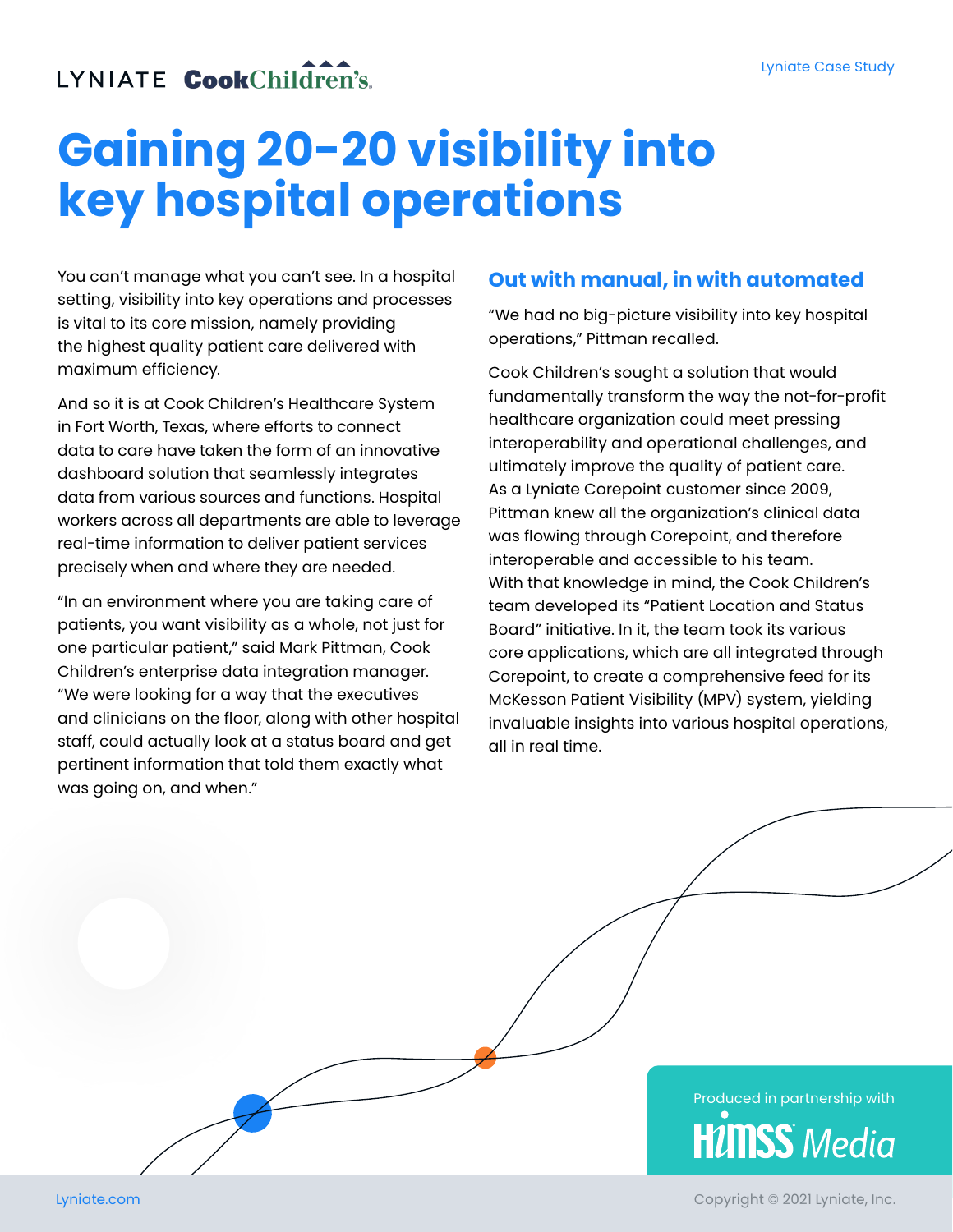

*"In an environment where you are taking care of patients, you want visibility as a whole, not just for one particular patient."*

**Mark Pittman** Cook Children's enterprise data integration manager

Designed with ease of use for any hospital worker, the dashboard proved to be "an instant hit," according to Pittman. "Interacting with it is basically touching the screen and then doing what you need to do depending upon your role," he explained.

Prior to bringing the dashboard project online, hospital staff used various manual procedures and hard‑copy reports to determine patient room availability, room status, patients in need of transport around the hospital, patient pharmacy requirements, equipment availability and a plethora of other vital information needs.

Today, hospital executives begin each morning in a conference room to receive updates on the previous evening's activities and a look at the day ahead. Front and center in the conference room are several screens featuring the dashboard. Simple commands bring up images of floors, rooms, treatment areas, nurses stations – literally any area of operations.

The main order of business at this daily meeting is a comprehensive safety check. Any area in need of remedial work due to incidents occurring overnight are displayed and assigned a status showing what needs to be done to resolve potential safety issues. Various colored icons and symbols correspond to the status of patient rooms – whether they are vacant or occupied, or in need of cleaning or about to receive a new patient. Coming soon, the dashboard will note any special medical

equipment the incoming patient might require. So the location of a wheelchair, for example, can be pinpointed and then tagged for delivery to where it is needed, when it is needed.

## **Payback: a holistic view of hospital operations**

"The dashboard gives our executives a transparent, real-time, 360-degree view of the whole system, and a holistic perspective that greatly improves and speeds up overall decision‑making," Pittman said. "It all comes together in the dashboard, and in a highly visual way that is so easy for anyone to understand and comprehend."

Beyond the boardroom and the main dashboard, a system of view‑only screens are distributed throughout the hospital floors, accessible via PIN by doctors, nurses, environmental staff and other workers. What workers see on the screen depends upon their individual role.

For example, a worker looking to see which rooms need to be cleaned has no access to individual patients' prescriptions. The system gives the cleaning staff an at‑a‑glance view of which rooms are a cleaning priority, based on room assignments made by bed management or the house supervisor. A patient in the post-surgical recovery room can be assured of a seamless transition without any delays to a clean room with all the necessary medical equipment in place.

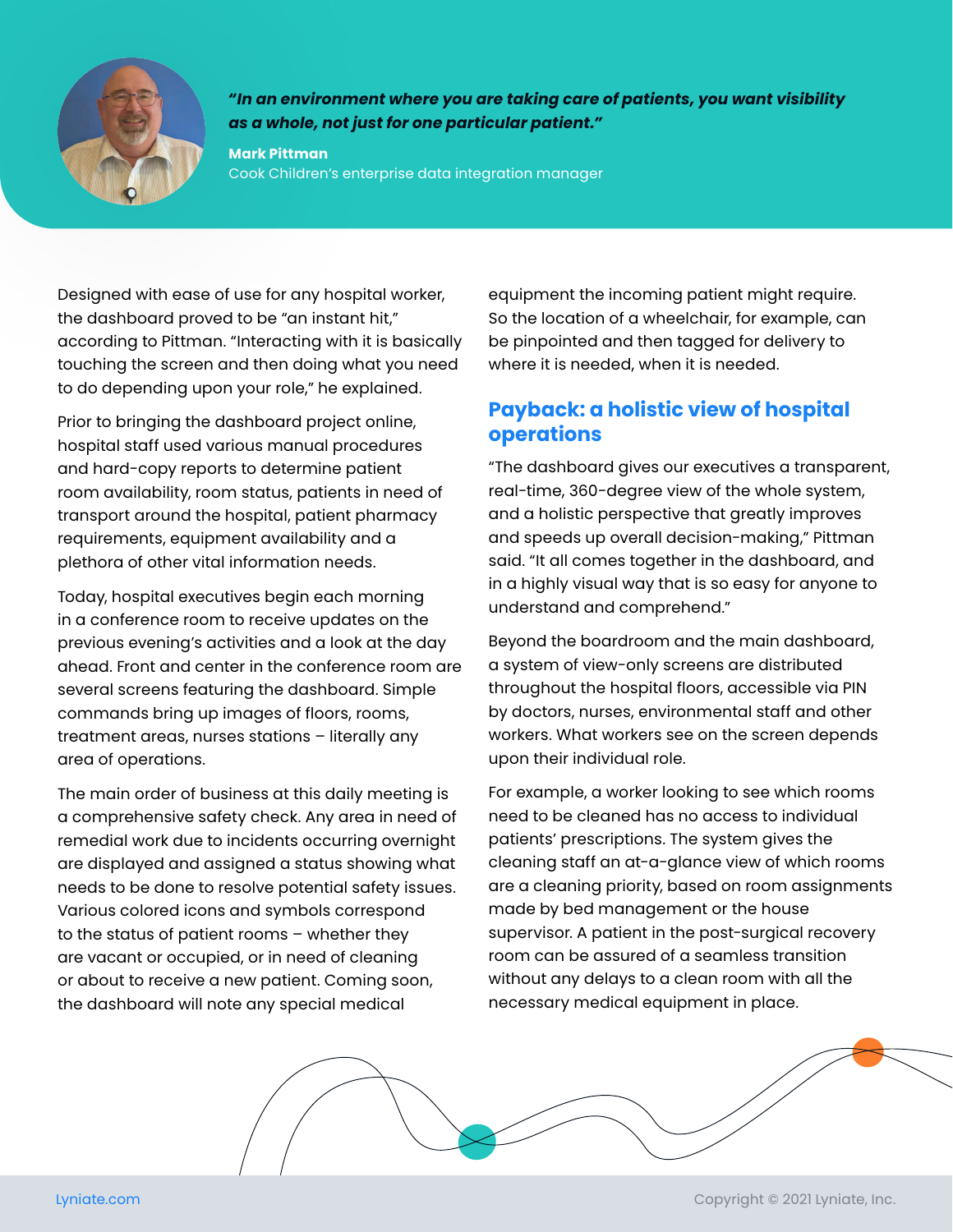As Pittman puts it, "There are no more internal phone conversations like, 'I got this patient, where do I take him now? What floor is available?' Instead, a look at the status dashboard shows precisely which room on which floor is available and that's that." This functionality, according to Pittman, is also beneficial to properly load‑balancing the floors.

### **A boon to end users, and to patients**

Gina Hernandez, supervisor/staffing coordinator at Cook Children's, noted that the dashboard is "easy to learn," with staff workers becoming comfortable with the system within a few months of use.

"The patient care alerts, such as new, regular and stat orders, pharmacy orders, critical lab results and radiology results can help the nurse to see instant updates and have a more efficient workflow rather than stopping to check for new orders," she pointed out. "This can benefit the patient by receiving interventions of care faster, leading to better patient outcomes. Critical lab results can be communicated to clinicians in a more timely manner, and new orders can be received faster."

Hernandez reported that the dashboard results in patient room assignments being made more quickly, and that the number of phone calls back and forth has "dramatically decreased."

Plans are underway to do away with the traditional practice of having patient transport staff assigned to each floor, replacing that with a more efficient central transport team that leverages the dashboard to know "exactly when a patient will be ready for transport to another department, to their room or to another test area."



*"The dashboard gives our executives a transparent, real‑time, 360‑degree view of the whole system, and a holistic perspective that greatly improves and speeds up overall decision‑making."* **Mark Pittman**



**Cook Children's Healthcare System** Fort Worth, Texas



The Executive Dashboard at Cook Children's enable executives to have a comprehensive view of the entire healthcare system.